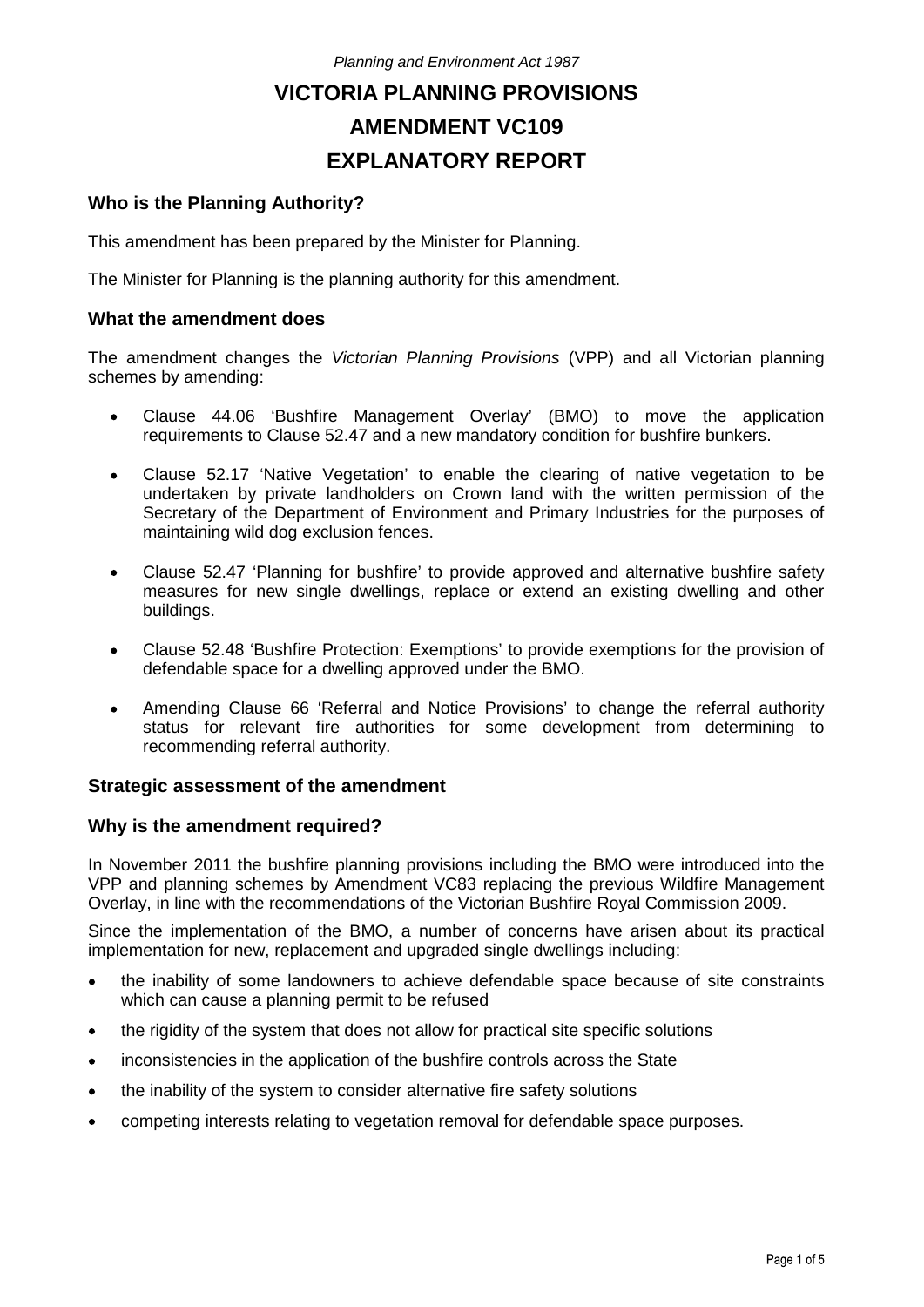Amendment VC109 proposes to amend the VPP and all planning schemes to:

- allow landowners to build a new single dwelling on infill lots within an existing subdivision zoned: Neighbourhood Residential Zone, General Residential Zone, Residential Growth Zone, Urban Growth Zone, Low Density Residential Zone, Township Zone and Rural Living Zone; and replace or extend an existing dwelling in an extreme bushfire risk area. In these circumstances, applications will be required to meet an improved bushfire construction standard, but will not be assessed against the broader landscape hazard. An application will require:
	- a bushfire hazard site assessment
	- a bushfire management statement
- align the BMO to include the Flame Zone using the Australian Standard AS3959 *Construction of Buildings in Bushfire prone areas*. Calculation of the Bushfire Attack Level (BAL) for planning purposes will now be based on a Fire Danger Index (FDI) of 100, and not FDI 120
- enable the BAL rating in each case to be used to determine the building construction requirements in bushfire prone areas
- remove the need for multiple approvals for vegetation clearance to facilitate the provision of defendable space as the BMO permit will be the only permit process for vegetation removal
- allow adjoining land to be included as defendable space where there is reasonable  $\bullet$ assurance that the land will remain managed in that cleared condition
- allow a landowner who chooses not to clear vegetation to meet the minimum defendable space requirements, to build to BAL Flame Zone.
- allow a landowner who provides the required defendable space and a private bushfire shelter  $\bullet$ as an alternative safety measure, to build the dwelling to the next lower corresponding BAL rating
- require that where a private bushfire shelter is required under the BMO, it will be a mandatory permit condition that a s173 Agreement under the *Planning and Environment Act 1987* is registered on the title of the land between the landowner and council
- change the referral authority status for relevant fire authorities for single dwellings and subdivision from determining to recommending and remove their veto power over some permit applications in BMO areas.

New residential subdivisions, a single dwelling on land not within an existing subdivision zoned residential/township, two or more dwellings on a lot and vulnerable use buildings in the BMO will still need to be designed to meet the current bushfire standards, with the BAL and defendable space requirements based on FDI 100 for planning purposes. All applications for a permit for these land uses must be accompanied by:

- a bushfire hazard landscape assessment  $\bullet$
- a bushfire hazard site assessment  $\bullet$
- a bushfire management statement.

The Victorian Government has committed to working with the community and public land managers to implement a range of measures to reduce wild dog impacts on livestock, including wild dog exclusion fences separating public and private land. An integral part of the program is fence maintenance, specifically controlling vegetation along the fence perimeter.

Amendment VC109 will enable private landowners to clear native vegetation along a fence line on Crown land with the written permission of the Secretary of the Department of Environment and Primary Industries, under certain circumstances.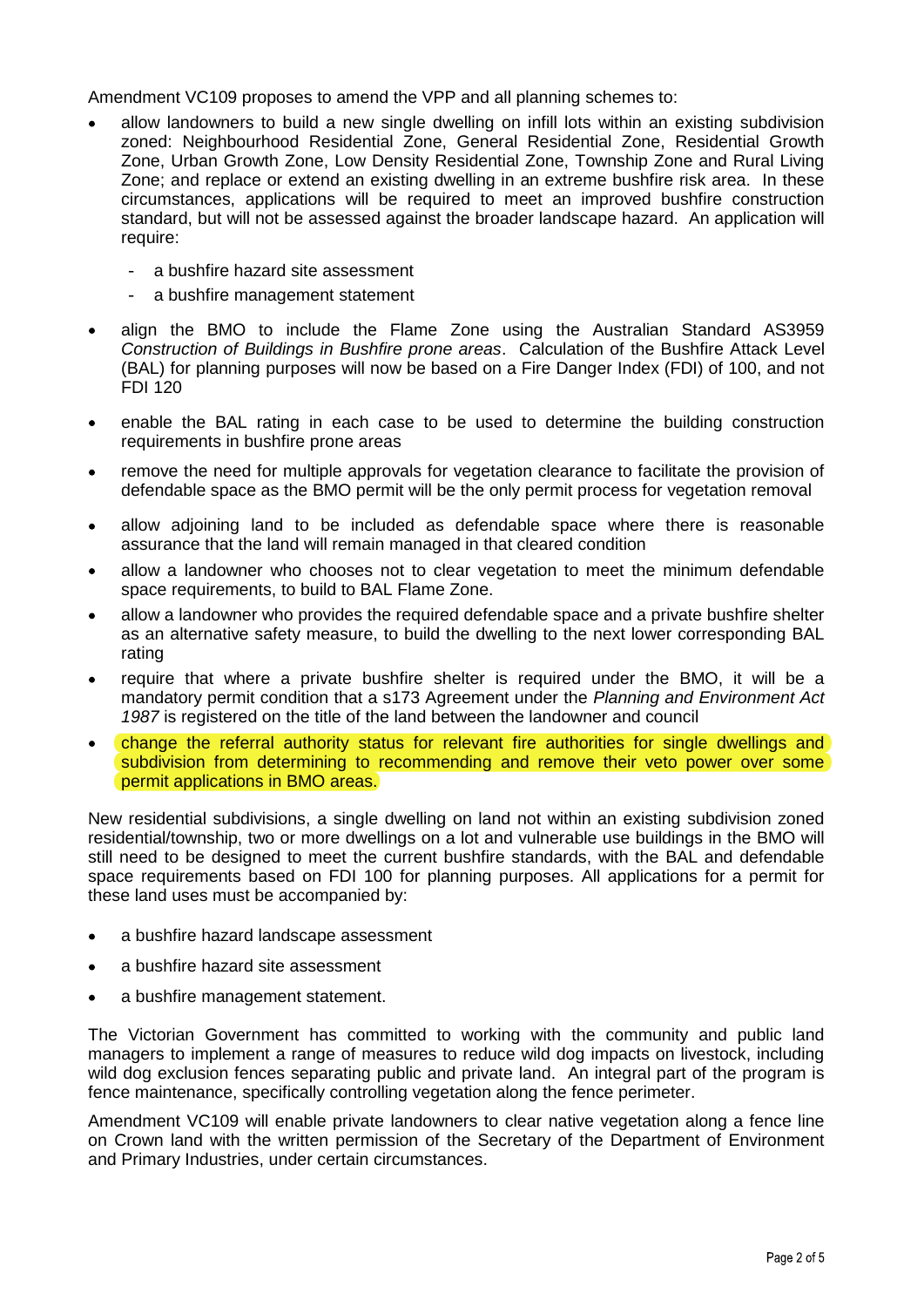# **How does the amendment implement the objectives of planning in Victoria?**

The amendment implements the objectives in section 4 of the *Planning and Environment Act 1987* (the Act). In particular, it supports the objectives to:

- (a) provide for the fair, orderly, economic and sustainable use, and development of land.
- (b) balance the present and future interests of all Victorians.

## **How does the amendment address any environmental effects and any relevant social and economic effects?**

There may be some environmental, biodiversity and heritage impacts as a result of clearing vegetation for defendable space on private land adjacent to proposed and existing dwellings. However, the amendment will allow (but not mandate) vegetation removal for defendable space purposes by providing an alternative solution to build to the highest construction standard.

Clearing vegetation for defendable space has the effect of increasing community resilience to bushfire by encouraging greater safety for new single dwellings and replacing or extending existing dwellings.

There may be additional costs for some landowners wishing to clear vegetation and constructing a bushfire shelter. However, this will be offset by reduced regulatory compliance costs, and the associated costs are likely to be lower than reductions in land value under the current provisions.

The amendment will provide more flexibility for private landowners to maintain native vegetation along wild dog exclusion fences, thereby improving the integrity of the ongoing wild dog impact reduction program.

#### **Does the amendment address relevant bushfire risk?**

The amendment addresses relevant bushfire risk by facilitating the removal of vegetation to provide defendable space for dwellings, by removing the need for multiple approvals for vegetation clearance. This will reduce the risk to individual owners and the overall community by reducing the likelihood of vegetation on lots adding to the overall fuel load.

The amendment will also encourage the upgrade of existing dwellings by allowing automatic planning approval to rebuild to contemporary construction standards. This will encourage greater safety for new single dwellings and replacement or extended existing dwellings.

## **Does the amendment comply with the requirements of any Minister's Direction applicable to the amendment?**

The amendment complies with all Ministerial Directions issued under section 12 of the Act.

The amendment complies with the *Ministerial Direction on the Form and Content of Planning Schemes* issued under section 7(5) of the Act.

## **How does the amendment support or implement the State Planning Policy Framework (SPPF)?**

The amendment supports and implements Clause 13.05 (Bushfire) of the SPPF by increasing the resilience of new single dwellings and replacement or extended existing dwellings to bushfire. Reducing risk to life and property remains of paramount importance as homeowners will still need to demonstrate reasonable efforts to incorporate bushfire protection measures into their new developments.

The amendment supports and implements Clause 14.01-2 (Sustainable Agricultural Use) to ensure agricultural and productive rural land use activities are managed to maintain the long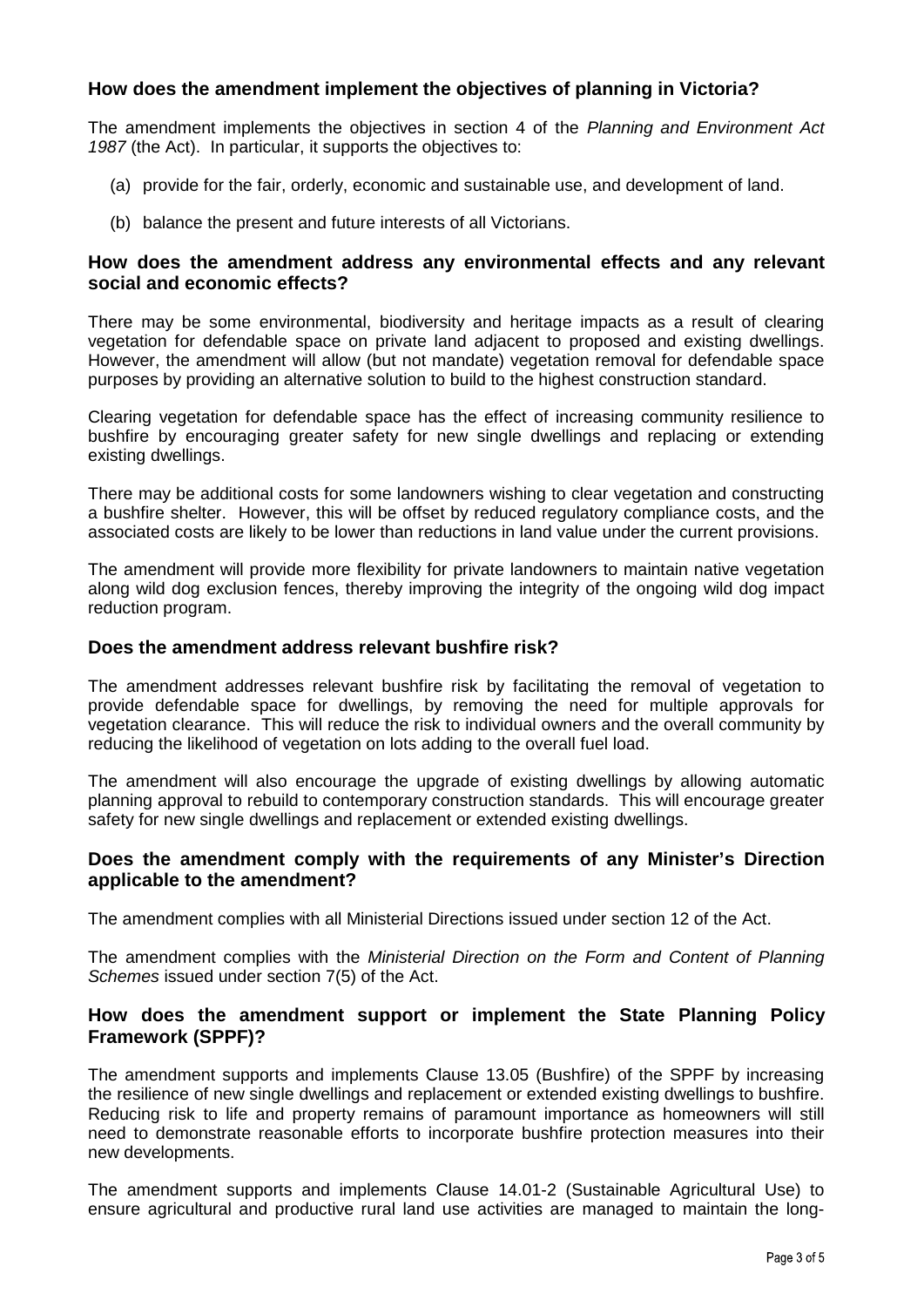term sustainable use and management of existing natural resources by increasing flexibility to remove vegetation around wild dog exclusion fences.

## **Does the amendment make proper use of the Victoria Planning Provisions?**

The amendment makes proper use of the *Victoria Planning Provisions* and is consistent with the Ministerial Direction on the Form and Content of Planning Schemes.

#### **How does the amendment address the views of any relevant agency?**

The amendment follows a Department of Transport, Planning and Local Infrastructure review of the planning and building framework for bushfire that involved a Bushfire Review Working Group independently chaired and comprising relevant State fire service agencies, the Victorian Building Authority, Metropolitan Planning Authority and the Municipal Association of Victoria.

The amendment is not considered to impact on the Government's policy position to reduce the risk to life and property in high risk bushfire areas, and will provide fairness to landowners by enabling new development proposals to be considered under a range of circumstances.

The Department of Environment and Primary Industries supports the changes to Clause 52.17 in relation to the removal of native vegetation on Crown land with the written permission of the Secretary of the Department of Environment and Primary Industries.

## **Does the amendment have a significant impact on the transport system, as defined by section 3 of the** *Transport Integration Act 2010***?**

The amendment will not have an impact on the transport system as it is an amendment to introduce new planning permit considerations for dwellings in bushfire prone areas and native vegetation removal exemptions along wild dog exclusion fences into the *Victoria Planning Provisions* and planning schemes.

#### **Resource and administrative costs**

## **What impact will the new planning provisions have on the resource and administrative costs of the responsible authority?**

A new \$700,000 assistance fund will be developed by DTPLI to assist councils in streamlining certain applications, and to address the backlog of planning permit applications and grants for councils to develop localised schedules to the BMO.

It is likely that the amendment may result in more planning permit applications under the BMO, however streamlining the assessment requirements and identifying alternative bushfire safety measures in the BMO will reduce the regulatory burden for councils.

The amendment will have no impact on the resource and administrative costs of councils in relation to native vegetation removal exemptions along wild dog exclusion fences.

#### **Where you may inspect this Amendment**

A copy of the amendment can be inspected, free of charge, during office hours, at all municipal council offices in Victoria and at the following offices of the Department of State Development, Business and Innovation (**DSDBI**):

**Barwon South West Region** Geelong office 69- 71 Moorabool Street GEELONG VIC 3220

**Barwon South West Region** Warrnambool office 9 Gilles Street WARRNAMBOOL VIC 3280